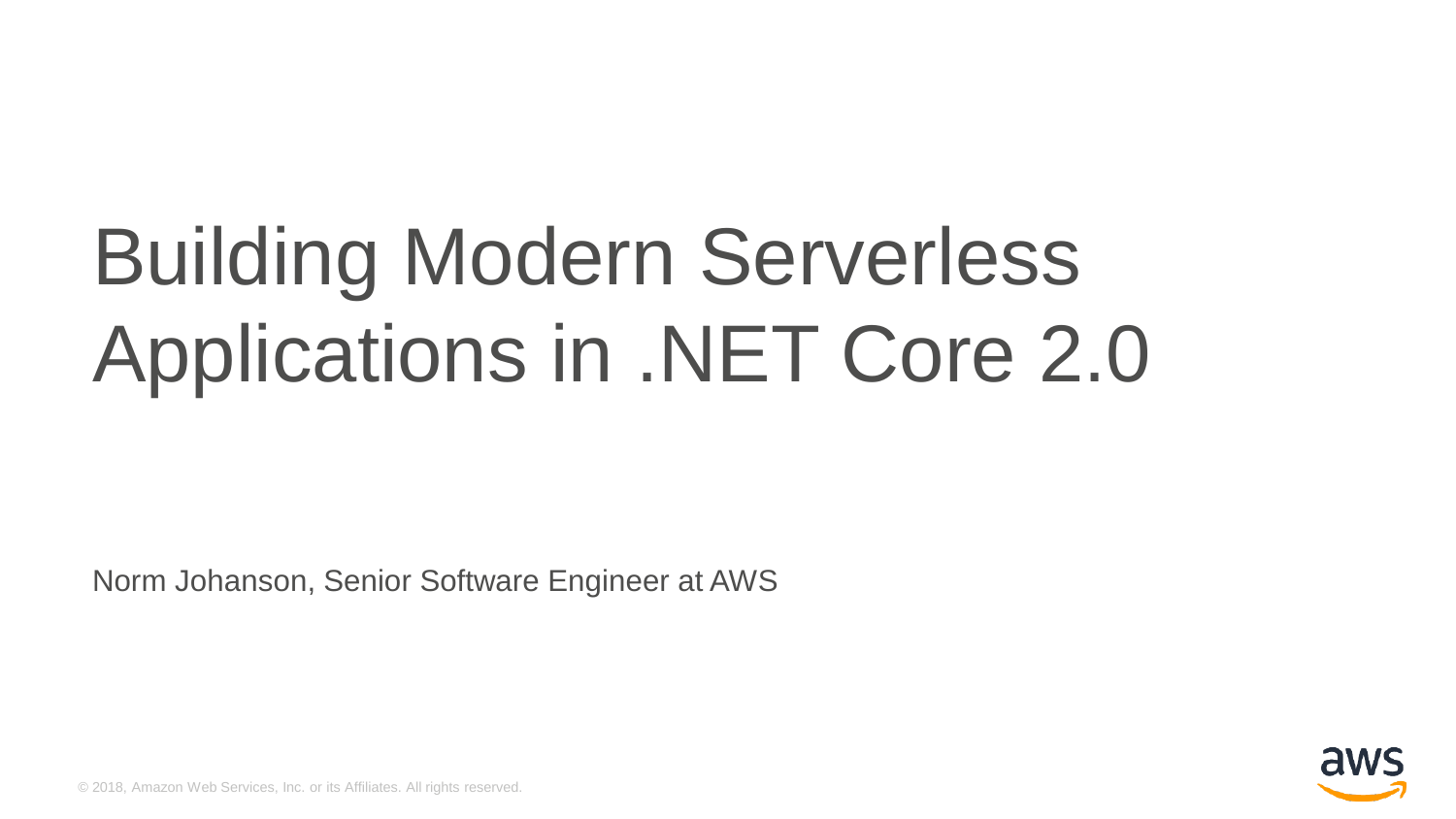# **Getting Setup**

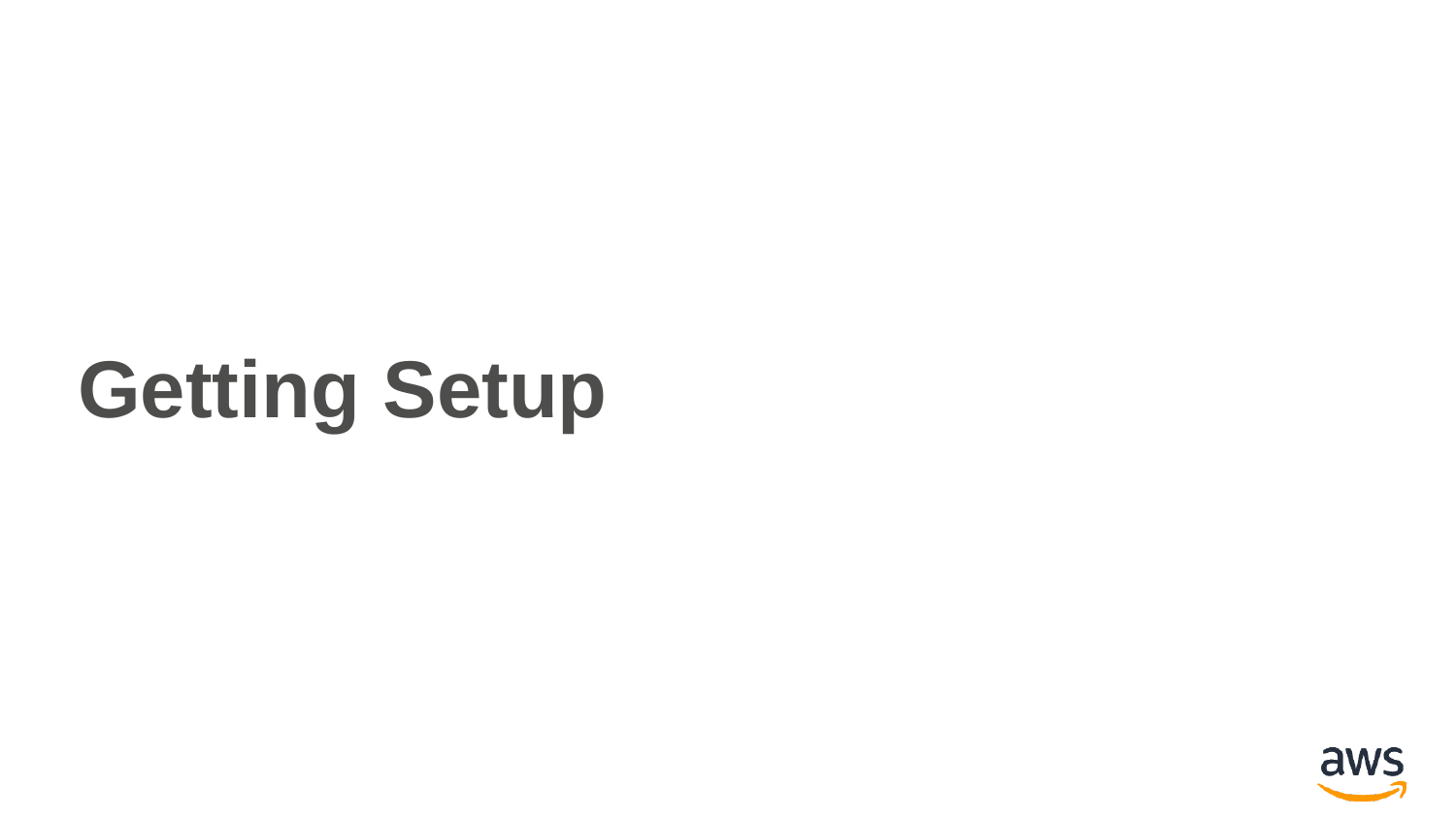#### **AWS Toolkit for Visual Studio 2017**



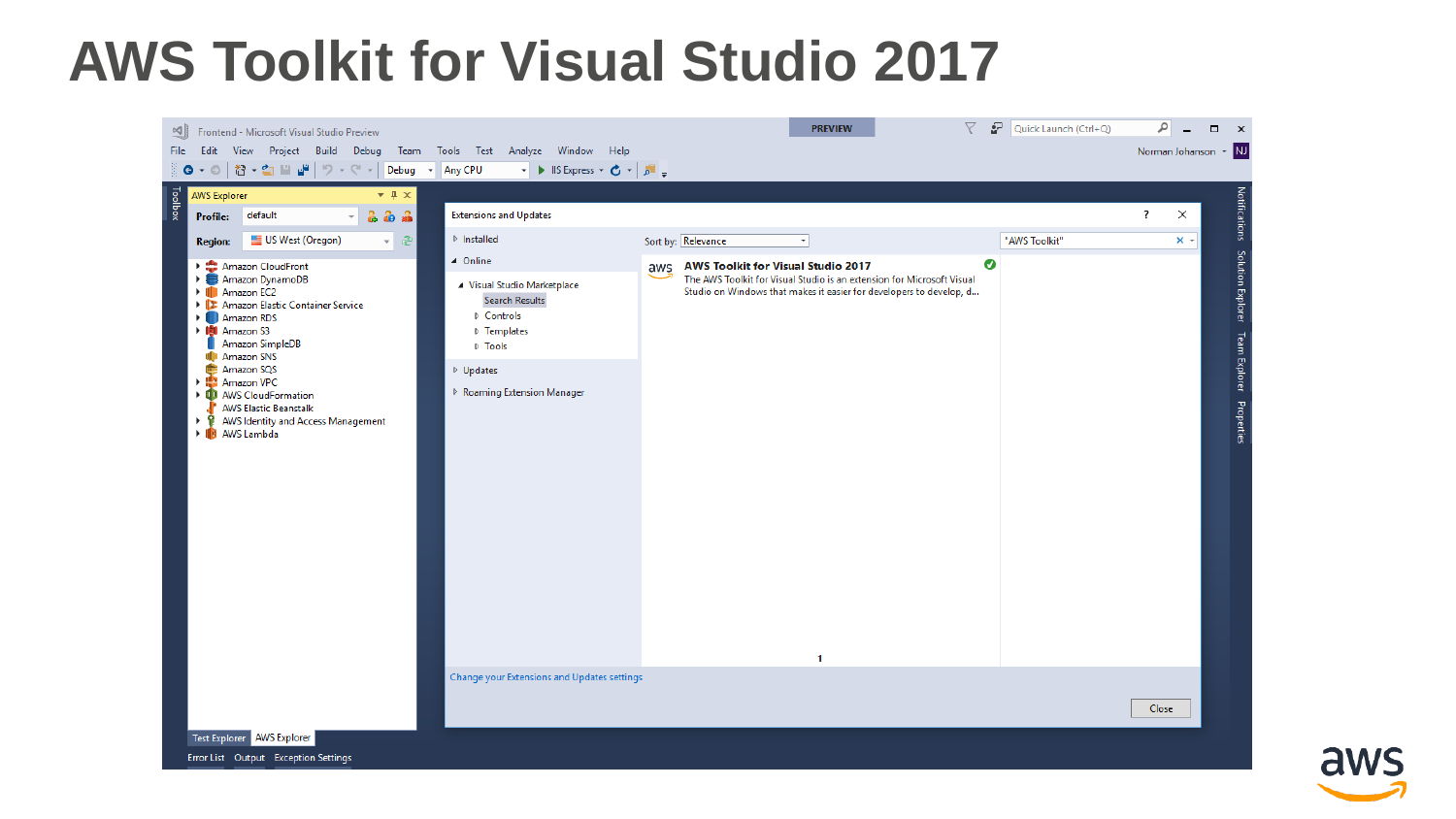### **Command Line Tools**

#### Creating Projects

- Install templates: dotnet new -i Amazon.Lambda.Templates
- Create Project: dotnet new lambda.S3 --region us-west-2

#### Deploying Projects

• Dotnet CLI Tool **Amazon.Lambda.Tools**

| .                                                                                                                                |
|----------------------------------------------------------------------------------------------------------------------------------|
| <itemgroup><br/><dotnetclitoolreference include="Amazon.Lambda.Tools" version="2.1.1"></dotnetclitoolreference><br/></itemgroup> |
| $\langle$ /Project $\rangle$                                                                                                     |

• Deploy Command: dotnet lambda deploy-function

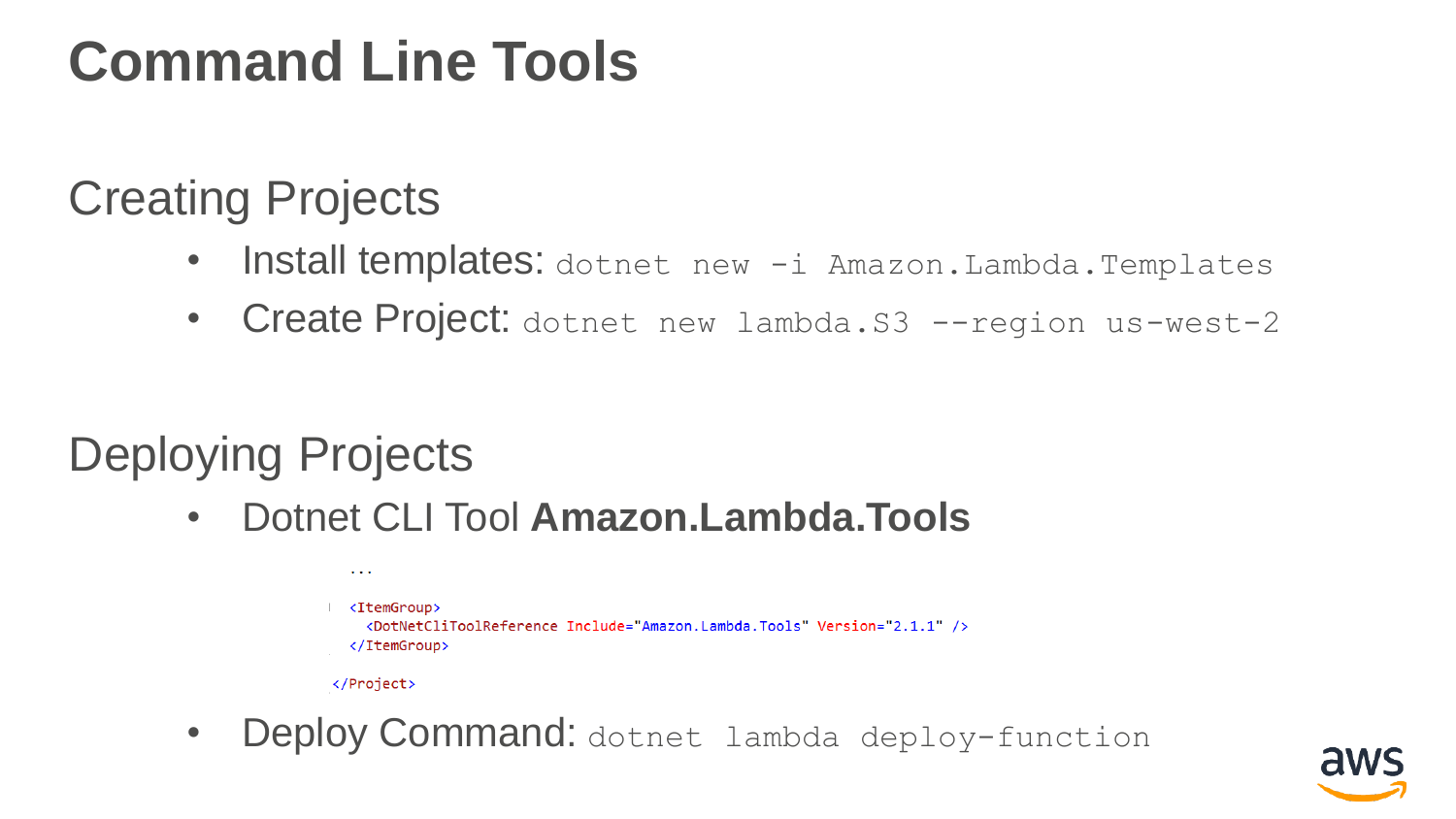# **Continuous Integrations & Continuous Delivery**

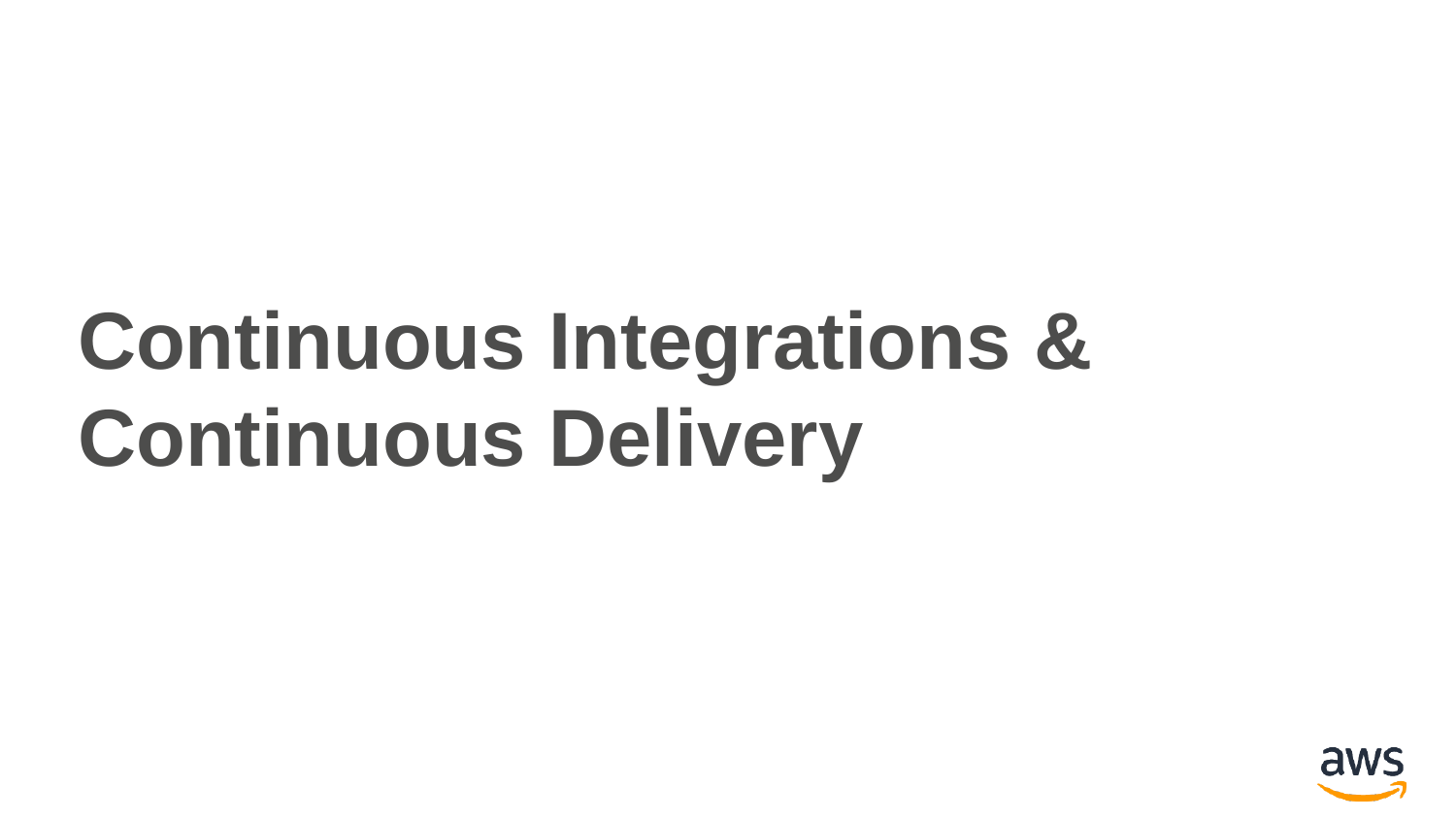### **AWS Code Services**

- AWS CodeCommit
	- Git source control provider
- AWS CodeBuild
	- Docker based build system
- AWS CodePipeline
	- CI/CD service to connect your source, build and deployment together.
	- Supports third party source providers, like GitHub, and build systems like Jenkins.

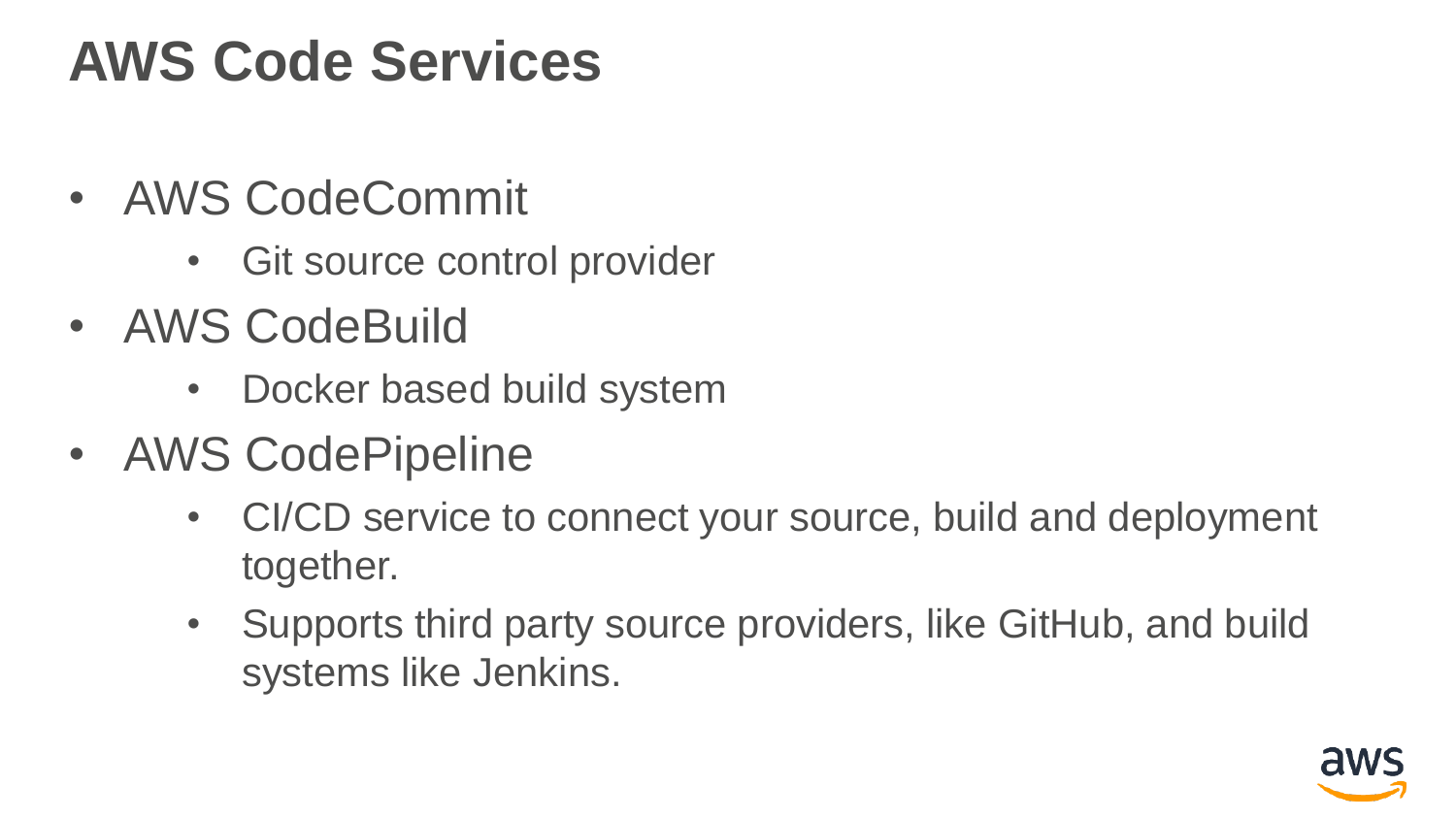

aws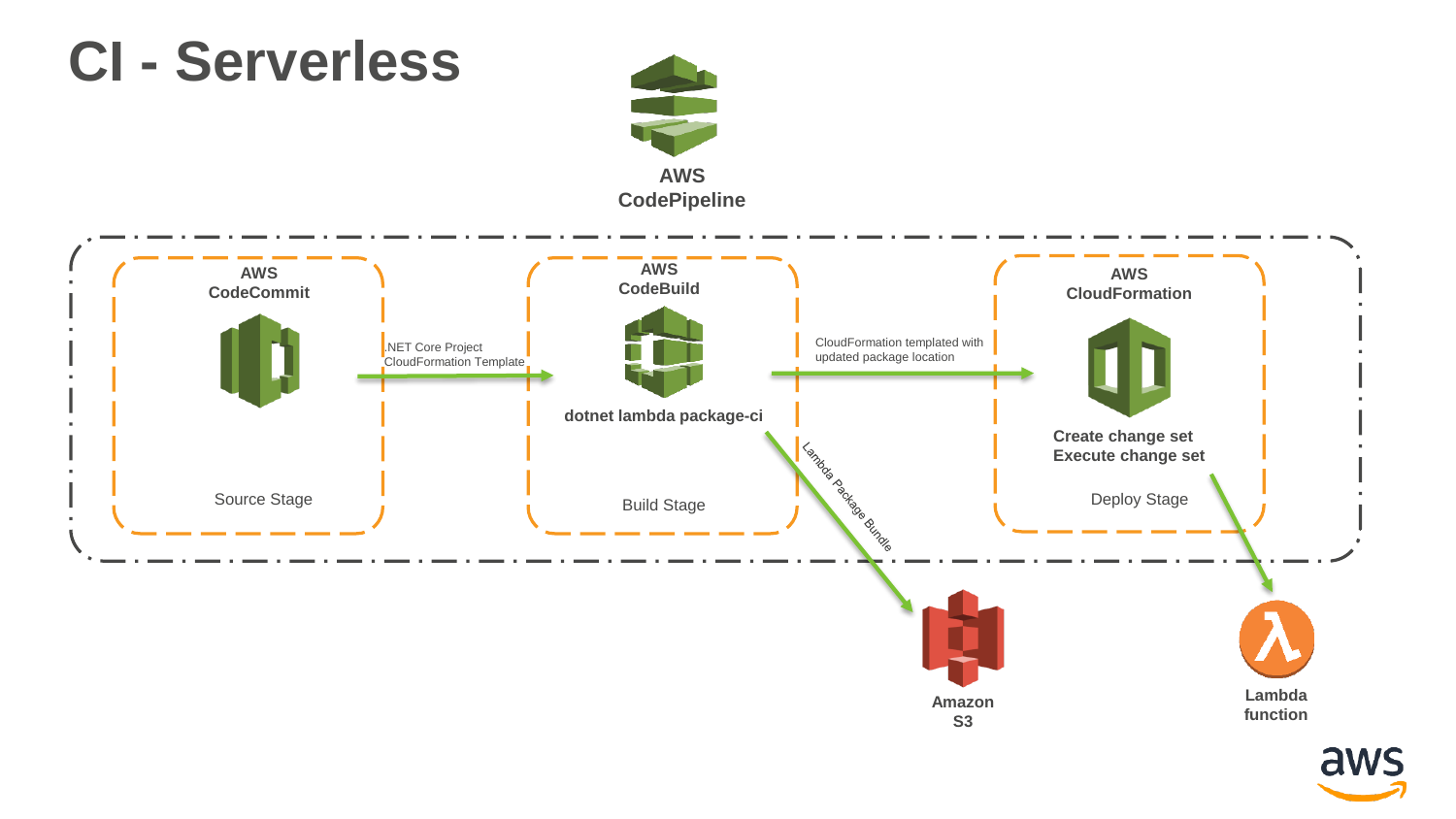### **AWS Tools for Visual Studio Team Services**





**AWS CloudFormation**



**Beanstalk**

**AWS CLI**

**AWS Lambda**









• <https://github.com/aws/aws-vsts-tools>

• <https://aws.amazon.com/vsts/>

**Tasks for deployment:**

- AWS CodeDeploy
- AWS CloudFormation
- AWS Elastic Beanstalk
- AWS Lambda

#### **General purpose tasks:**

- **Amazon S3 uploads/downloads**
- **Invoking Lambda functions**
- **Send SNS messages**
- **Run cmdlets/scripts using the AWS PowerShell Tools Module**
- **Run AWS CLI commands**